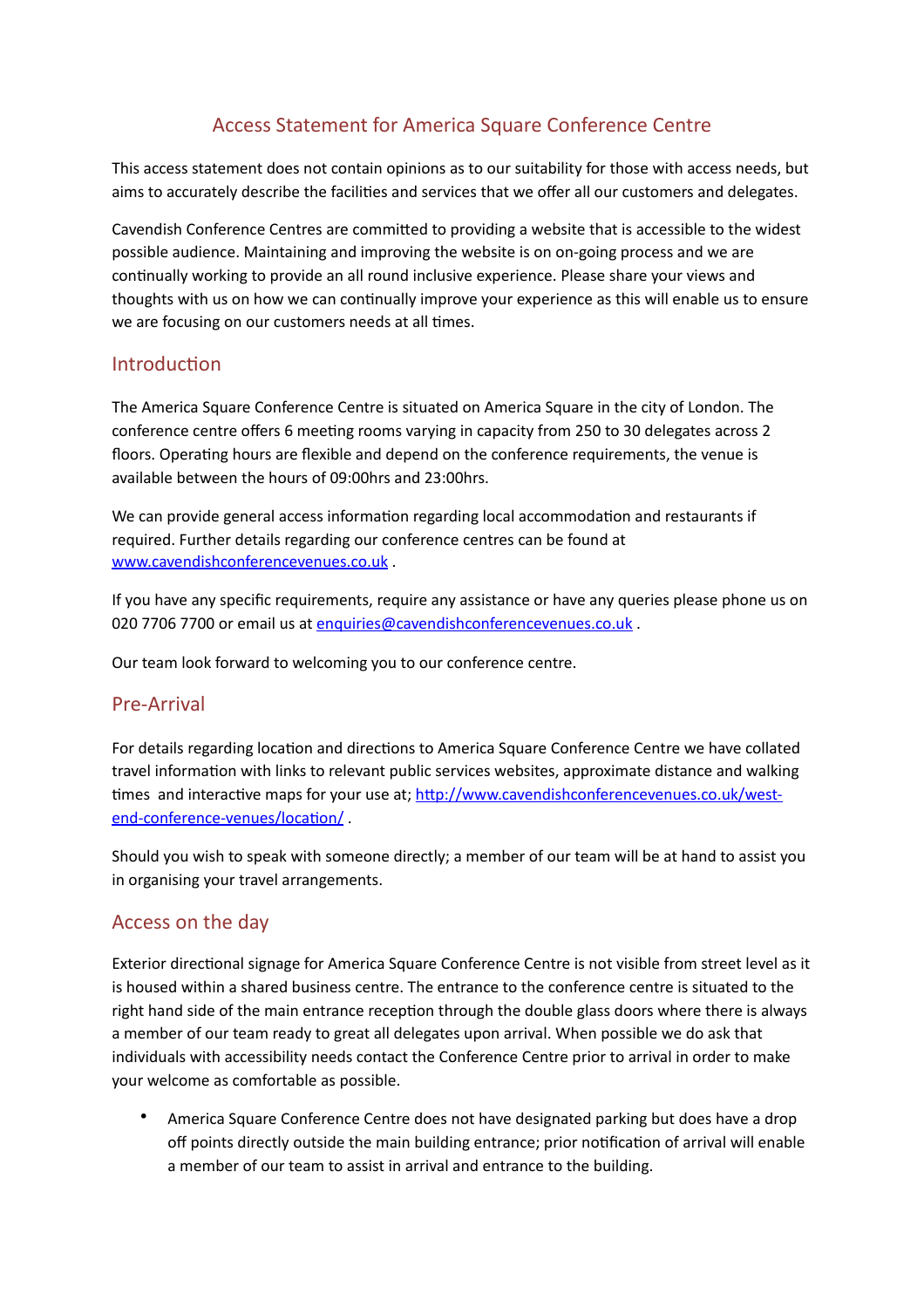- There are no dropped curbs directly outside 1 America Square building.
- The building is accessed from street level via an option of; two tall glass revolving doors or a single push button/automated door offering disabled access.
- The Lobby has highly polished marble affect tiled floor and no anti slip matting, we recommend great care is taken when passing through the main entrance.
- There is a mirrored lift accessible from the lobby that provides access to the basement level. This is situated beyond security and any person wishing to access this area to use the facilities must be signed in at delegate registration for health ad safety reasons and accompanied from the Lobby area. Persons wishing to use the disabled toilet can access this facility via the basement level within America Square Conference Centre directly without accompaniment if required.
- The main entrance, lobby area and America Square Conference Centre reception are all on one level without any stairs or inclines.
- Free standing directional signage guiding guests into the conference centre is in large black font on a white background which is accessible from a seated position.
- There is a high level reception desk situated on the left hand side inside of the entrance to America Square Conference Centre where a member of our team will be able to provide any assistance required.
- The reception of America Square Conference Centre is a large and very spacious high ceilinged area that is lit very well with natural light and additional overhead electrical lighting. The wall opposite the reception desk is predominantly glass.
- There is a large digital projection sign in the reception area providing directional signage to relevant meeting rooms and welcome messages.
- A wide range of seating is available in the reception area with and without arm rests.
- Magnifying glasses, pens and paper can be provided at the delegate registration desk if required.
- The reception area often has temporary pop up stands which are erected close to the periphery of the room; therefore not obstructing any access.
- There is a wide stair case situated in the centre of the reception area leading down to the basement level that has colour contrast carpet bars and hand rails on both sides.
- Delegate registration is not a fixed location across either floors and can often be found to the rear of the reception area or between meeting rooms on the basement level, this will depend upon which conference is being attended, however, all temporary delegate registration desks are accessible from a seated position accessible through standard width doorways and seating is available for those who require it.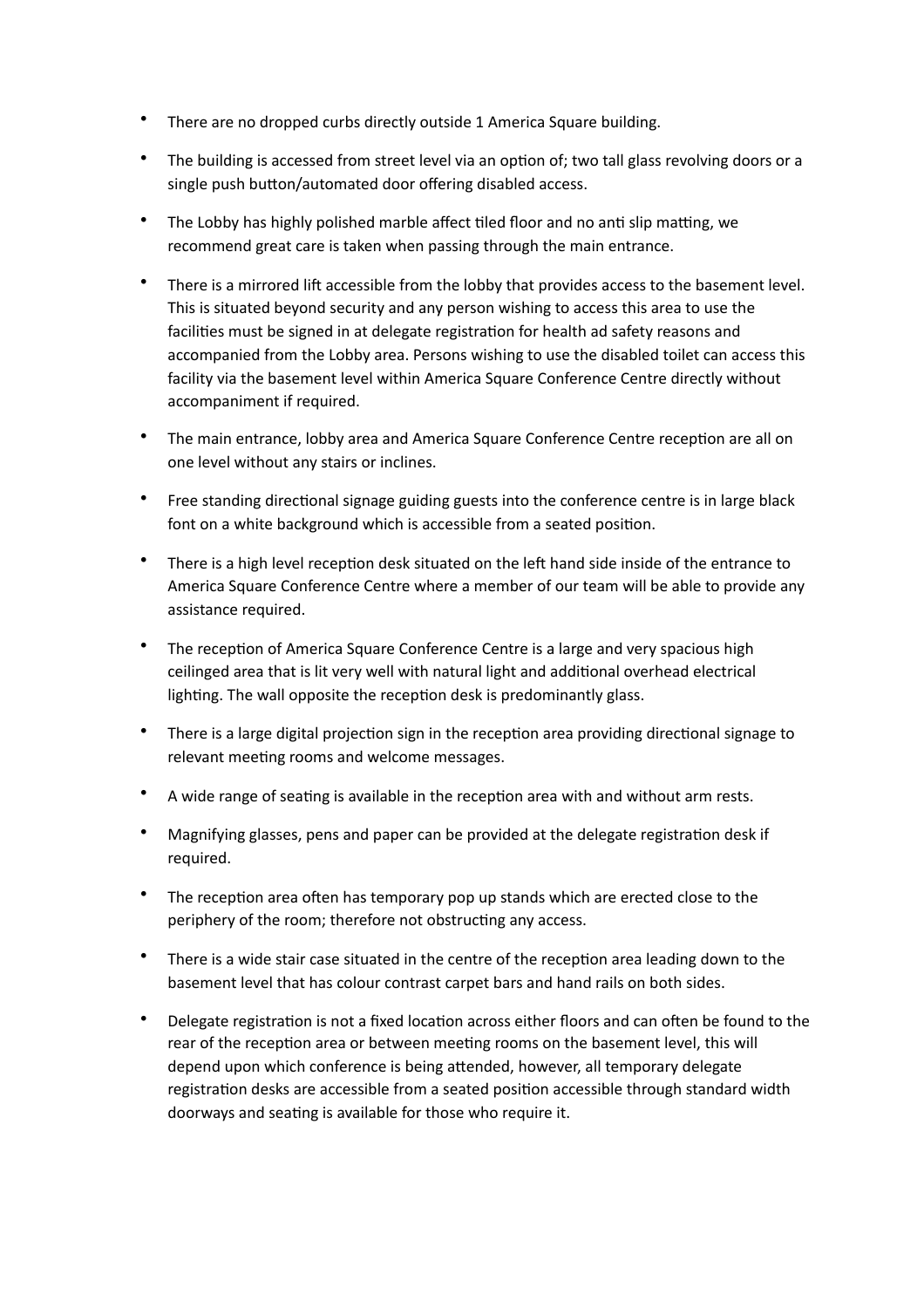# General Access Information

- We welcome trained assistance dogs and will provide a water bowl upon request.
- All members of the America Square Conference Centre team regularly receive training that includes disability awareness training.
- All of America Squares Conference Centre communal areas and meeting rooms are evenly and well lit with electric and natural light.
- Flooring throughout the building with the exception of all toilets and the Cornhill Suite, is short pile carpet with colour contrast bars on all stairs.
- Directional signage throughout America Square Conference Centre is clear and varies in format between wall mounted plaques with large black font on white Perspex plates and free standing sign posts with large black font on white backgrounds. All signage is accessible from a seated position. In addition to the fixed directional signage there are several large font digital screen displays guiding customers to the relevant meeting rooms and auditorium.
- There are currently no internet access stations accessible from a seated position.
- America Square Conference Centre provides a mixture of seating in all communal areas and meeting rooms with and with out arms.
- There are no fixed induction loops fitted in the conference centre, however, induction loops are available in all areas of America Square Conference Centre with prior notification. This service is included in the cost of all bookings and no additional charge will be made.
- The Cornhill suite is situated in an area which is accessible by 4 steps, temporary ramps are available for people who are mobility impaired; these will be fixed into position when required and in anticipation of arrival. Fixing the ramps in place may take a little longer if prior notification of arrival has not been provided.
- The steps providing access to the Cornhill suite is accessed are standard depth and width and have colour contrast carpet bars and hand rails on both sides.
- There is a wood effect non slip laminate flooring throughout the Cornhill Suite.

## **Toilets**

- The Male and Female toilets are situated on the basement level accessible directly from all meeting rooms with the exception of the disabled toilet. The disabled toilets are accessible via a lift situated on the basement level. The lift requires key card access which can be provided if requested upon registration.
- All taps are lever taps with colour indicators for hot and cold and accessible from a seated position as are the soap dispensers and hand dryers.
- Flooring throughout all ground floor toilets is even non slip linoleum flooring.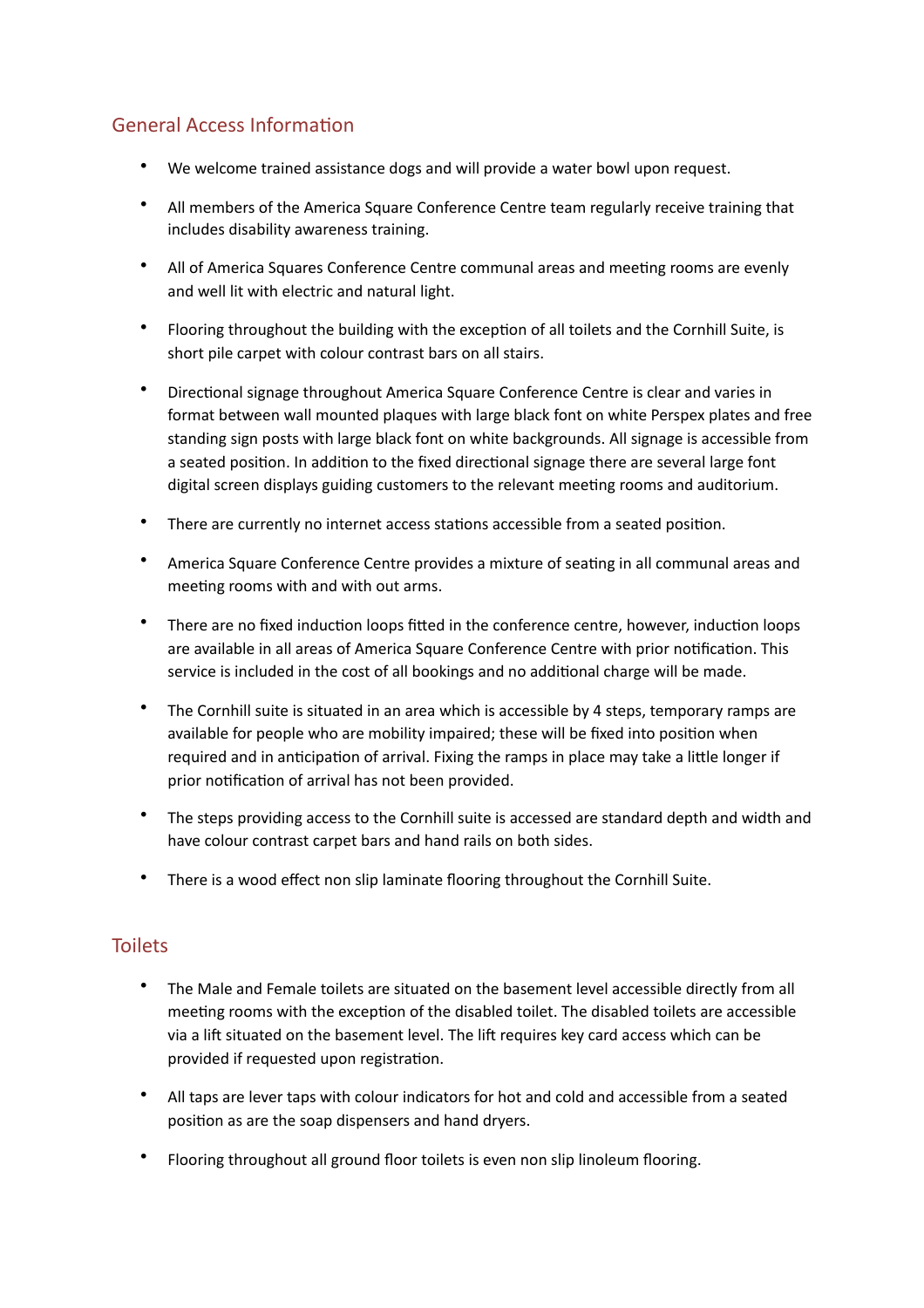• The disabled toilet does not have colour contrast with critical surfaces such as handrails and the toilet seat. A pull cord alarm is installed that will sound in the event that it has been activated and both vertical and horizontal rails on the walls adjacent to the toilets.

## **Catering**

Refreshments and meals are served in varving areas of the venue dependant upon the conferences and meetings booked on that day.

Notifications of dietary requirements are included in the booking process. Should there be a request for specific foods without notice we will of course do our very best to accommodate all guests on the day, a member of our team will liaise directly to ascertain requirements and assist where possible.

There are mixtures of table and chair heights provided for eating, however, all catering is provided for at a level accessible from a seated position.

Table coverings are white and there is limited colour contrast between the table and crockery.

## **Future plans**

We are continually planning and reviewing our access information provision to ensure interaction, experience and usability is suitable for people with disabilities, customer feedback is critical to our accessibility planning and we welcome comments and thoughts from all our customers and guests.

There are currently no plans for development or expansion to America Square Conference Centre.

### References

- For walking directions [www.walkit.com](http://www.walkit.com)
- For buses and general route planning www.tfl.gov.uk
- For journeys by road [www.theaa.com](http://www.theaa.com)
- For car parking [www.westminster.gov.uk/transportandstreets/parking](http://www.westminster.gov.uk/transportandstreets/parking)
- For Blue Badge Parking Scheme www.bluebadge.direct.gov.uk
- For shop mobility www.shopmobilityuk.org

## Contact Information

#### **America Square Conference Centre**

| Address:   | 1 America Square                            |
|------------|---------------------------------------------|
|            | 17 Crosswell                                |
|            | London                                      |
|            | EC3N 2LB                                    |
| Telephone: | 020 7706 7700                               |
| Email:     | enquiries@cavendishconferencevenues.com     |
| Website:   | http://www.cavendishconferencevenues.co.uk/ |